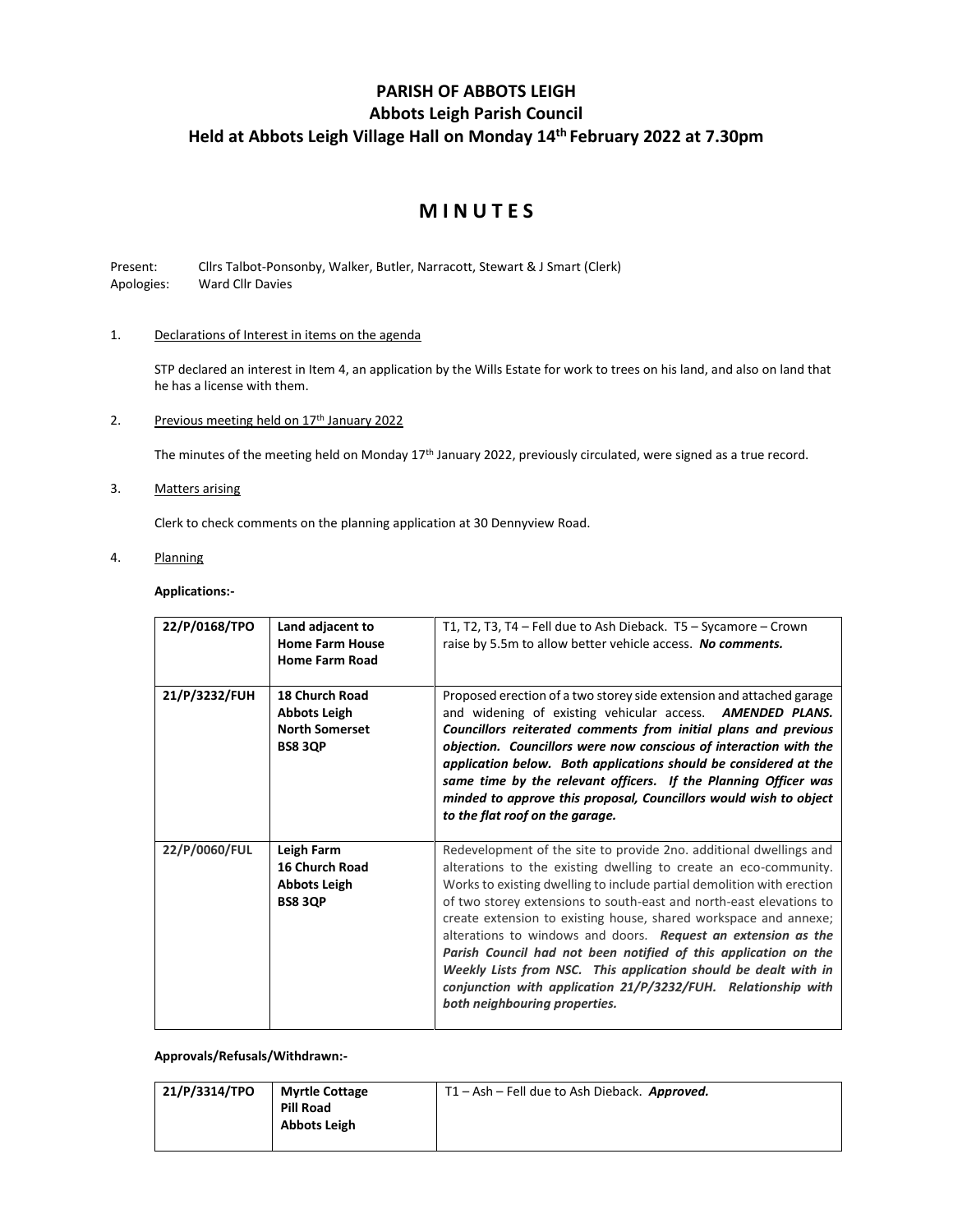| 21/P/3386/LDP | 19 Dennyview Road<br><b>Abbots Leigh</b>                                                       | Certificate of Lawful Development for a single storey building in<br>garden at rear. Approved.                                                                                                                                                                                                                                                             |
|---------------|------------------------------------------------------------------------------------------------|------------------------------------------------------------------------------------------------------------------------------------------------------------------------------------------------------------------------------------------------------------------------------------------------------------------------------------------------------------|
| 21/P/2419/FUL | <b>Flat</b><br><b>The Barns</b><br><b>Church Road</b><br><b>Abbots Leigh</b><br><b>BS8 3QU</b> | Land remediation and associated earthworks; to move all basement<br>arisings, together with surface soils from a site strip<br>into the north-eastern corner of the site (currently comprises an<br>unfilled quarry) and import new clean inert sub soil to restore land<br>levels, following site strip, to existing levels. Approved with<br>conditions. |
| 21/P/2939/FUH | <b>30 Dennyview Road</b><br><b>Abbots Leigh</b><br><b>North Somerset</b><br><b>BS8 3RB</b>     | Proposed erection of single storey rear and front/side extensions,<br>raising of roof ridge height to enable extension into loft space, with<br>Juliet balcony and front dormer. Erection of a new detached garage.<br>Approved with conditions.                                                                                                           |

#### **Other Planning Matters**

#### 5. Ward Councillor's Report

Cllr Davies was not present but had sent a report, which STP read. (Attached).

The PC to write a formal letter of thanks to the Vicar, Hester Jones. **Action STP**.

#### 6. Conservation Area

MS had produced a draft paper in conjunction with RN and STP, to send out to residents. All members were happy with what had been proposed. The leaflet would be delivered by the end of February. Responses should be returned by Monday 21<sup>st</sup> March. Residents could also look at this on the village website and download, complete and email back through the village website. **Action MS/RN/STP**.

#### 7. Neighbourhood Plan

The NP Implementation Group had now been set up. MS was in the group and MW has been asked to join. The first meeting would be held on 2<sup>nd</sup> March at 7.30pm in the Resource Centre. The PC will be supporting the Group and the policies of the NP.

#### 8. North Somerset Local Plan

MS reported on the NSC Local Plan to 2038. He had circulated a document as an information note, alerting members that the NP Group would think more about what needed to be responded to in the NSC Consultation. Pill & Easton-in-Gordano PC would head up responses on behalf of both Parish Councils. There was no development planned for Pill & Easton-in-Gordano, and in Failand. This would also include Abbots Leigh. The PC need to think where the Settlement Boundary should be for Abbots Leigh. **Action MS**.

#### 9. Tree Planting & Protection

MS reported on the Treescape Project that Cat Abel had been organising, supported by MS with input from STP. Tree guards and posts were needed, and orders were now in for these, and the costs were clear. MS had circulated the costs to all members. Residents had also contributed to the costs. MS was asking for a maximum of £150 from the PC towards the costs. Agreed. **Action MS**.

#### 10. Financial

Approval of Accounts for Payment – February 2022. Proposed by STP, seconded by MW. Agreed. **Action Clerk**.

#### 11. Village Matters

i. Police Report - Crime figures for December 2021 = 1 x Theft at Leigh Court, 1 x Burglary at Valley Road. STP reported on 4 significant incidents that had occurred in the last month. – car theft from Church Road, whilst